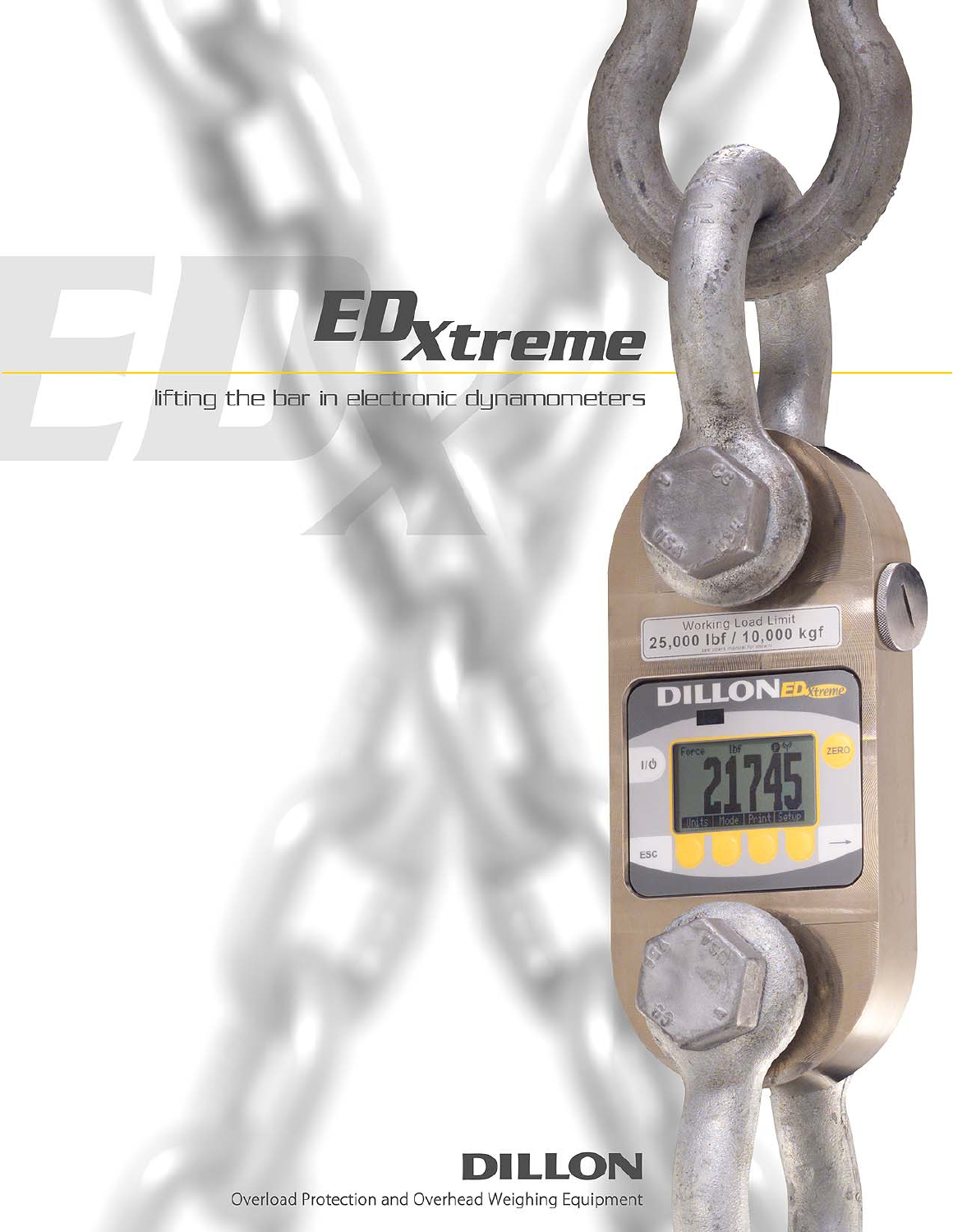# *Dillon EDxtreme*

# *For the toughest jobs you face*

Guesswork is not acceptable – failure is not an option. **>** When you have people working around high tension cables and massive loads, there is no room for error. You have to have complete confidence in the strength and the accuracy of your measurement tools.

Since 1937, Dillon Dynamometers have been chosen for the jobs where only the best will do. Now, Dillon has once again lifted the performance bar and set the standard for others to follow — Dillon EDxtreme.



*Sturdy aircraft-quality aluminum (shown) or plated alloy steel case on high-capacity models*

*High-resolution dot-matrix LCD display offers large numbers without confusing abbreviations or multipliers*

*Injection molded, thick Lexan panels offer superior impact protection*

> *Softkey interface allows easy and intuitive operation and configuration*

> > *NEMA 4X / IP55 designed for weather and water resistance*

*Uncompromising on Safety – adaptable to the need*

The EDxtreme exemplifies the trademark precision and rugged construction of Dillon dynamometers. Its highly refined design draws on the inherent strengths of premium-grade materials to achieve a 5:1 minimum factor of safety.

While the EDxtreme may be configured for something as simple as a digital hanging scale, it offers a higher level of intelligence. With user-defined functions and sophisticated communication options, the EDxtreme readily adapts to multi-tasking operations or multilink systems capable of monitoring a series of critical stress points from a single location — *it is the definition of application versatility*.

*Popular industrystandard shackles insure proper fit*

 $ESC$ 

Working Load Limit<br>5,000 lbf / 2,000 kgf



*Rounded ends reduce weight and prevent binding and snagging with rigging*

**Models available in capacities from 2500 to 100,000 lbf (1000 to 50,000 kgf).**

*Battery compartment – easy access without tools*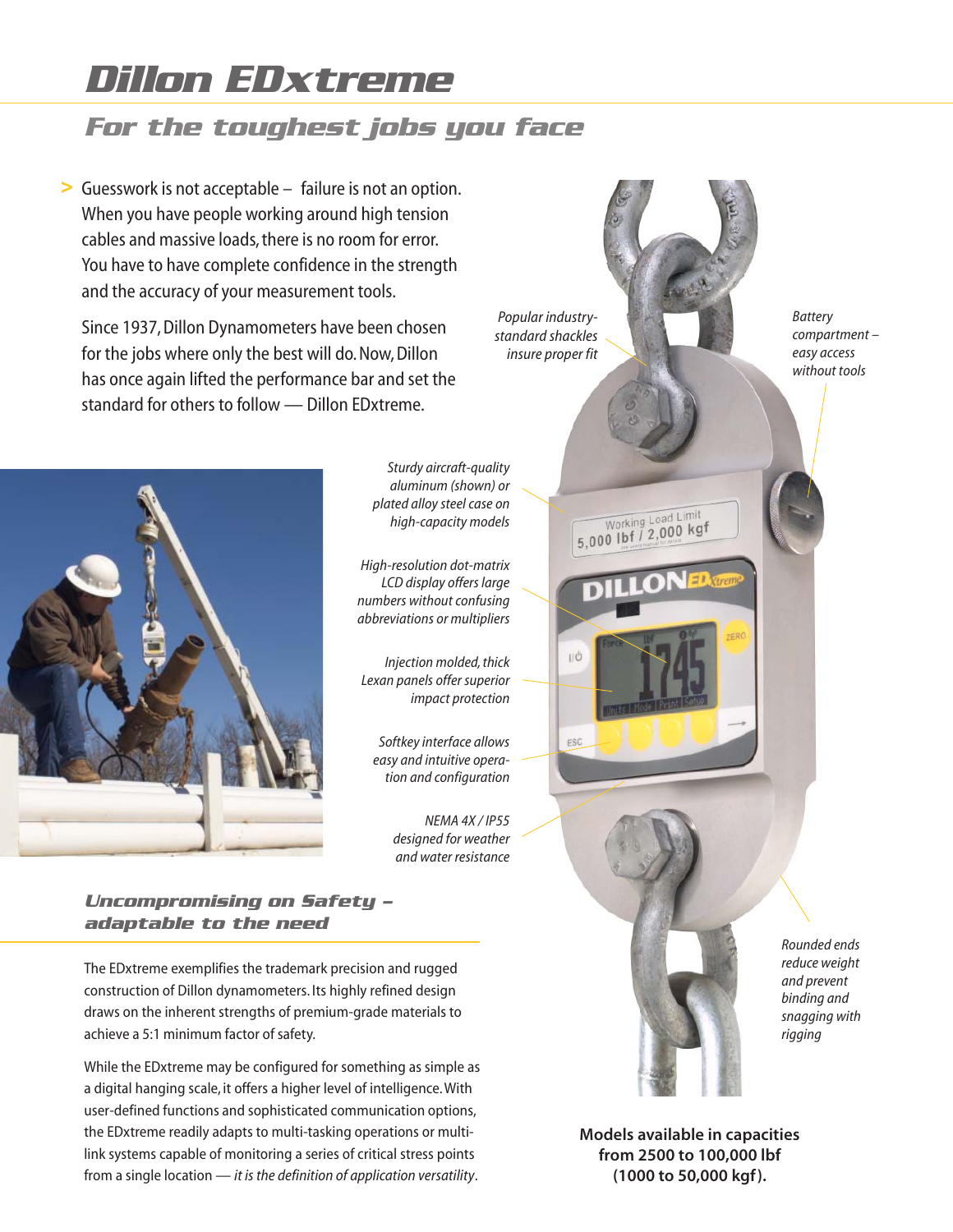# *Signature features of the EDxtreme*

### *Xtreme engineering*

Building a precision instrument that can survive real-world punishment requires masterful engineering. This is where Dillon's experience shines through. The engineers assigned to the EDxtreme drew on a depth of industrial application knowledge and conducted exhaustive materials testing to achieve the highest structural integrity.

- **Superior strength and corrosion resistance** High capacity models are constructed of electroless nickel-plated aircraft-quality alloy steel. Lower capacity models are anodized aircraft-quality aluminum.
- **5:1 factor of safety** This measure of strength and safety is maintained at all capacities. Computer modeling confirms the low stress and long product life that is inherent in the EDxtreme design.
- **Retained hardware** Allows permanent attachment of centering spacers, which eliminates fumbling during high capacity rigging.
- **• NEMA 4X/IP55** The EDxtreme is clearly the choice for reliability in any environment – in-plant or out on the job site.

### *Xtreme accuracy: 0.1%*

High resolution and accurate repeatable readings are essential to proper weighing. The higher standards set for the EDxtreme meant taking the time to ensure that material characteristics, load element design and strain gage meshed perfectly. The result of that effort is a typical accuracy of 0.1% of full scale capacity. The enhanced resolution mode of 1 part in 5000 provides the level of readability needed for refined weighing.

### *Xtreme ease*

- **Exclusive SOFTKEY interface** Dillon has eliminated confusing menus for faster setup and simple operation. In addition to lbf, kgf and Newtons, programmable functions can correct for gravitational variations and allow the use of custom units of measurement.
- **Wide-angle LCD** Provides improved readability over a wider viewing angle and is available with backlighting for low light conditions.
- **Battery operation** The EDxtreme is powered by two standard C-cell batteries. Batteries are easily accessible for fast replacement.